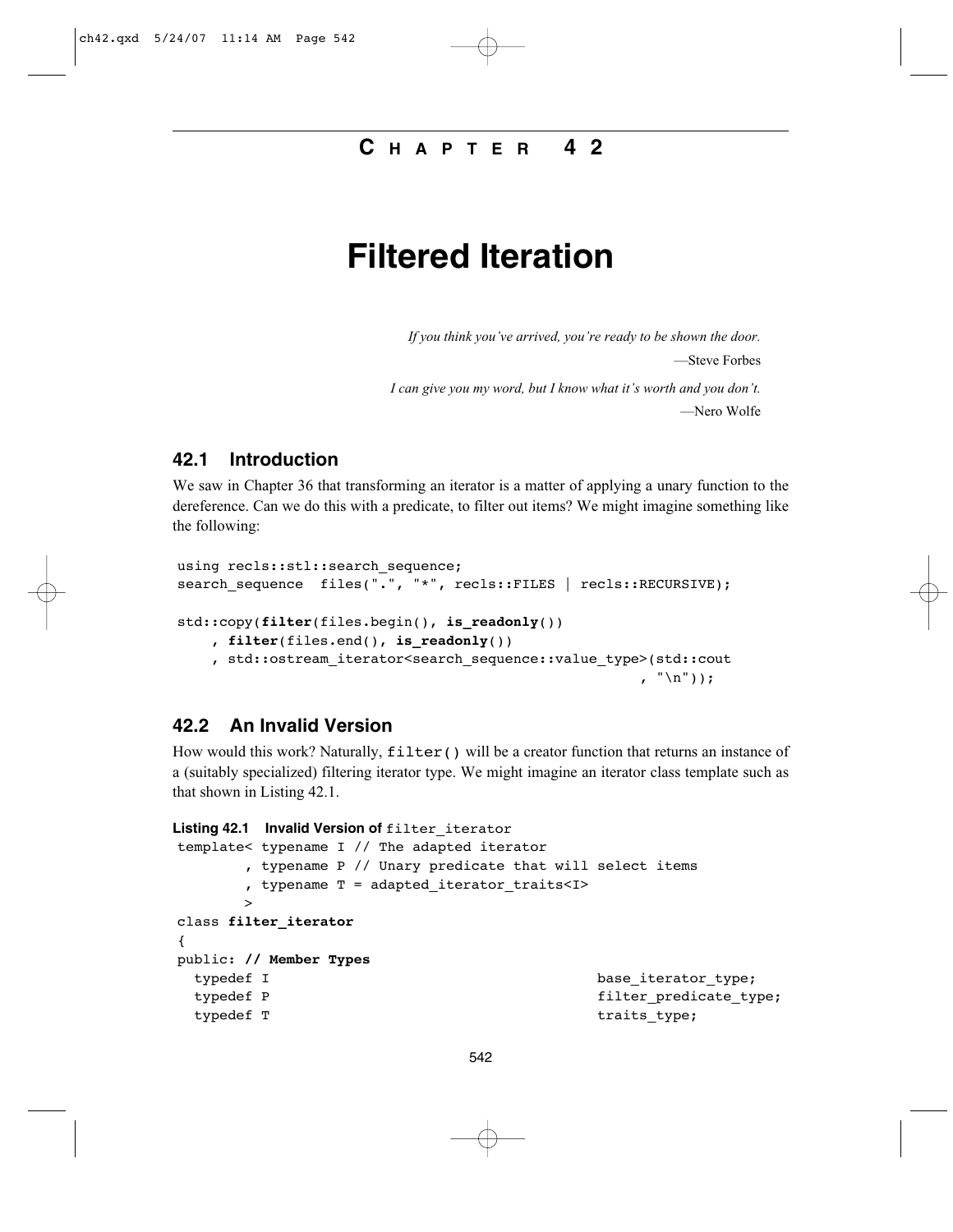```
typedef filter iterator<I, P, T> class type;
 typedef typename traits type:: iterator category iterator category;
 typedef typename traits type::value type value type;
  . . . // And so on, for usual members (from adapted iterator traits)
public: // Construction
 filter iterator(I it, P pr)
   : m_it(it)
   , m_pr(pr)
 {
   for(; !m_pr(*m_it); ++m_it) // Get first "selected" position
   {}
 }
public: // Forward Iterator Methods
 class type& operator ++(){
   for(++m_it; !m_pr(*m_it); ++m_it) // Advance, then get next pos
   {}
   return *this;
 }
 class type operator ++(int); // Usual implementation
 reference operator *(); // Usual implementation
 const reference operator *( ) const; // Usual implementation
private: // Member Variables
 I m_it;
 P m_pr;
};
```
Alas, the statement outputting read-only files shown in Section 42.1 will fail, probably in a crash. In fact, just about any use of this iterator will fail. There are two problems.

First, in the constructor for the first iterator, the active iterator, it uses the predicate and increment operator to ensure that the filter iterator instance has the correct position before it is used. This correct position is the first one that matches the predicate, and that may be outside the given range [files.begin(), files.end()).

Second, the constructor for the second iterator, the one that adapts the endpoint iterator, dereferences its base iterator instance. It's a strict part of the STL *iterator* concept (Section 1.3) that we can "never [assume] that past-the-end values are dereferenceable" (C++-03: 24.1;5). (This also means that the implementation of operator  $*($ ) is not well defined, but that's moot because we would have to go through an undefined constructor to get to a point where it could be invoked.)

# **42.3 Member Iterators Define the Range**

It is clear that a filtering iterator instance must have access to a pair of iterators in order to avoid going outside the valid range. That being the case, our client code will be more verbose, for example: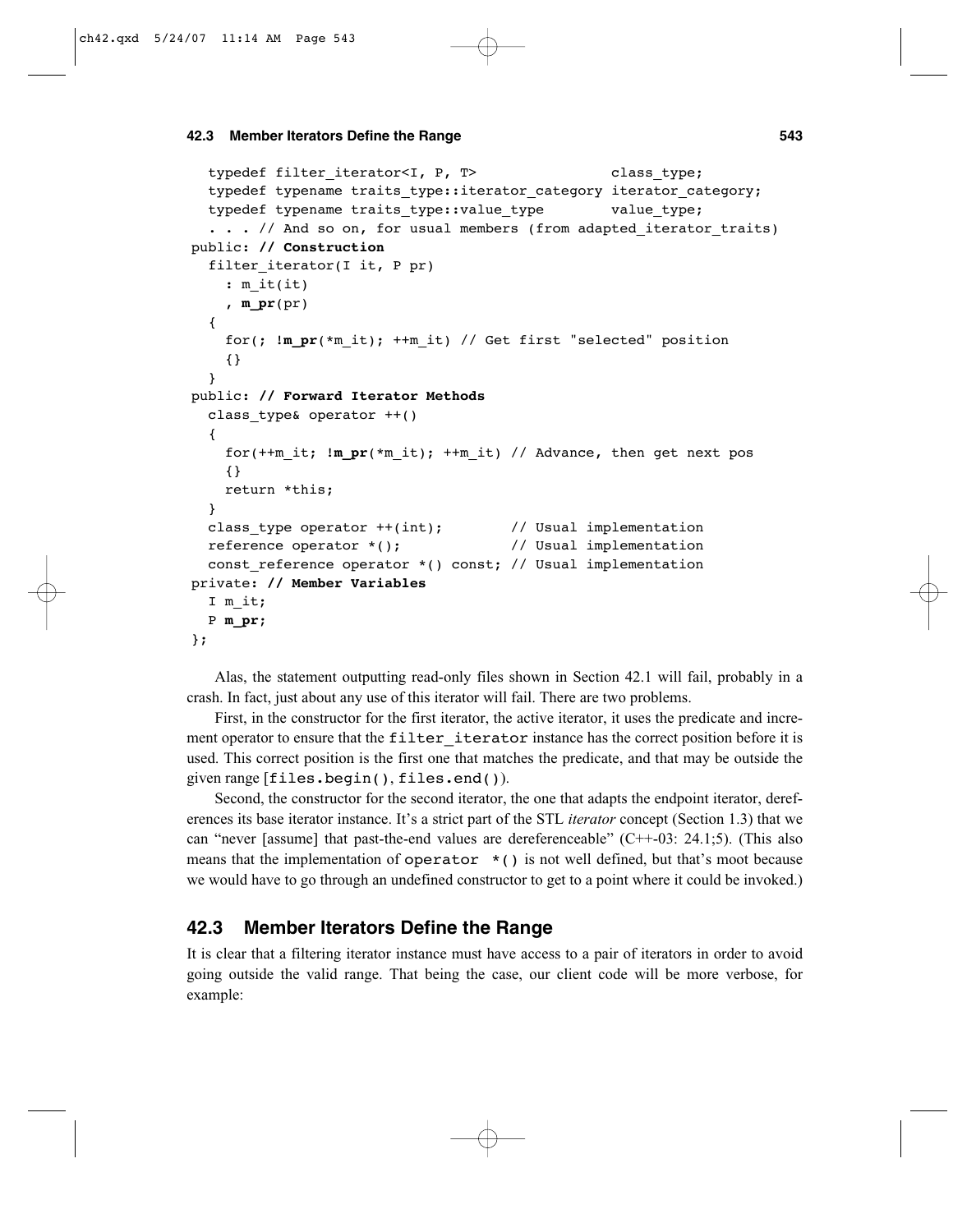```
search_sequence files(".", "*", recls::FILES | recls::RECURSIVE);
std::copy(filter(files.begin(), files.end(), is_readonly())
    , filter(files.end(), files.end(), is_readonly())
    , std::ostream_iterator<search_sequence::value_type>(std::cout
                                                        , "\n"));
```
## **42.4 So . . . ?**

One option might be to default the second endpoint iterator to  $I()$ , as follows:

```
template <. . .>
class filter_iterator
{
  . . . 
public: // Construction
  filter iterator(I it, P pr, I end = I())
    : m_it(it)
    , m end(end)
    , m_pr(pr)
  {
    . . .
private: // Member Variables
  I m_it;
  I m end;
  P m_pr;
};
```
However, this relies on the iterator type defining a default-constructed iterator as being equivalent to the endpoint iterator. Though this would work, on a case-by-case basis, for some iterators, including readdir sequence:: const iterator (Section 19.3) and findfile sequence:: const iterator (Section 20.5), it would not work for others, such as glob\_sequence::const\_iterator (Section 17.3). Or, if you prefer, it *might* work for std::list, std::deque, std::map, but it can't work for std::vector and, importantly, pointers.

Furthermore, providing this facility puts the onus on the user to know whether the assumption holds for a given iterator, which is both unreasonable and exceedingly likely to lead to failures. More leaking abstractions! Add the fact that such failures may never exhibit in testing, instead lurking until your product is out in the field, and this option is totally unacceptable.

"*Wait!*" you might say doggedly, "We can specialize the creator function to reject pointers." And so we can. However, there are plenty of iterators that are not pointers that do not satisfy the default-constructor/endpoint equivalence. For one, a random access iterator that is not a pointer will not do so.

Or you might wonder, "Can't we specialize to reject random access iterators?" Indeed, that would help, were it not for the fact that many of the iterators fulfilling other categories will also fail. In short, there's no getting away from the following rule and tip.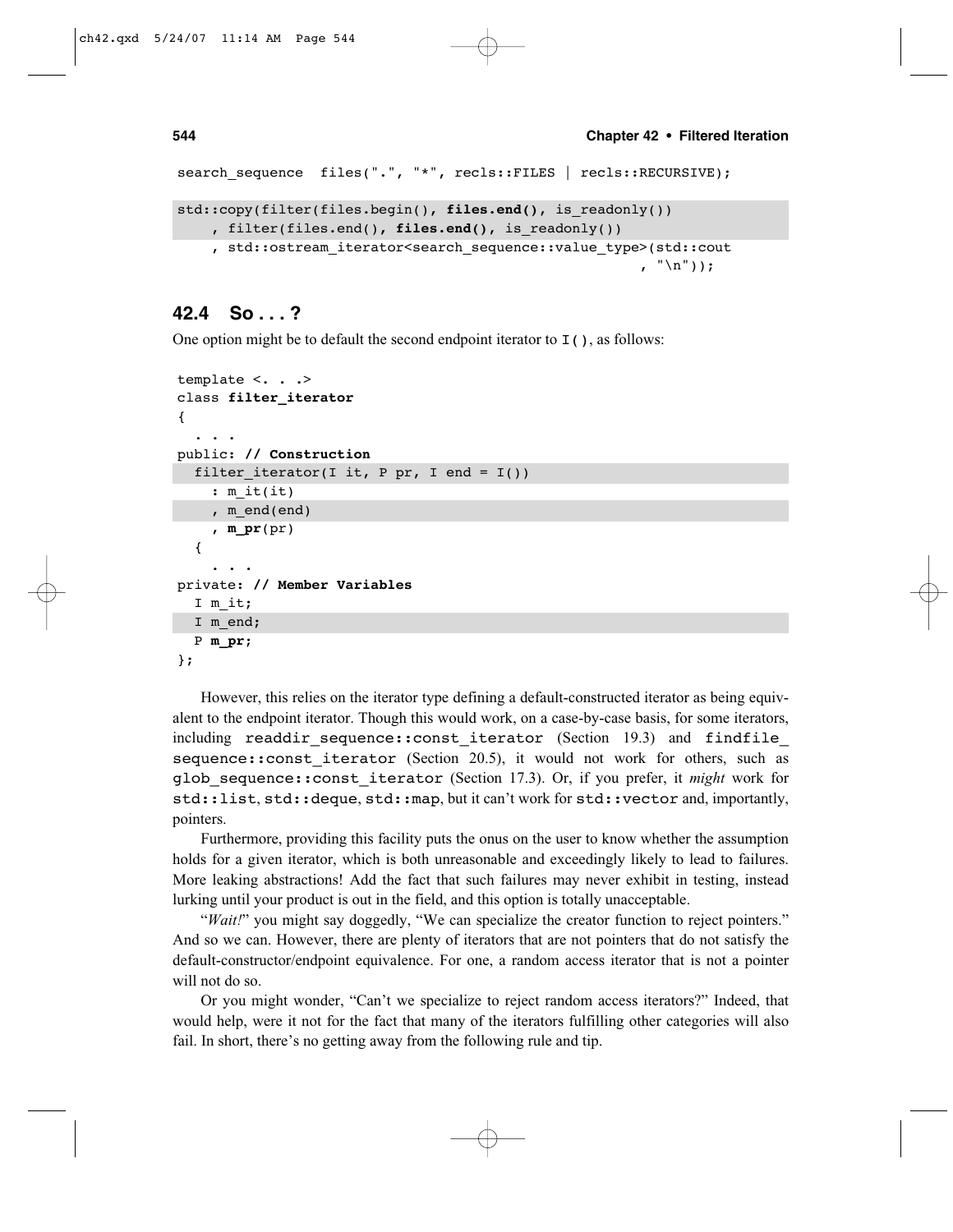**Rule**: Never assume that a default-constructed instance of an iterator is equivalent to the endpoint iterator for the sequence or notional range for which the iterator acts.

**Tip**: Never use a filtering iterator adaptor that assumes, or allows the user to assume, that a default-constructed instance of the adapted iterator type is equivalent to the endpoint iterator.

With this in mind, let's see how to define a robust filtering iterator component.

#### **42.5 stlsoft::filter\_iterator**

There's a fair bit to do in this class, so we'll tackle iterator refinements in a stepwise fashion. We'll start with input and forward iterators.

#### **42.5.1 Forward Iterator Semantics**

The handling of forward iterator semantics is shown in Listing 42.2.

```
Listing 42.2 Definition of filter_iterator Supporting Forward Iteration
template< typename I // The underlying iterator
         , typename P // The unary predicate that will select the items
         , typename T = adapted iterator traits<I>
         >
class filter_iterator
{
public: // Member Types
  . . . // All usual member types, most via T (adapted iterator traits)
public: // Construction
  filter iterator(I begin, I end, P pr)
    : m it(begin)
    , m_end(end)
    , m_pr(pr)
  {
    for(; m it != m end; ++m it)
    {
      if(m\_pr(*m it))
       {
        break;
      }
    }
  }
public: // Forward Iterator Methods
  class type& operator ++(){
    STLSOFT MESSAGE ASSERT( "Attempting to increment an endpoint
iterator", m_it != m_end);
```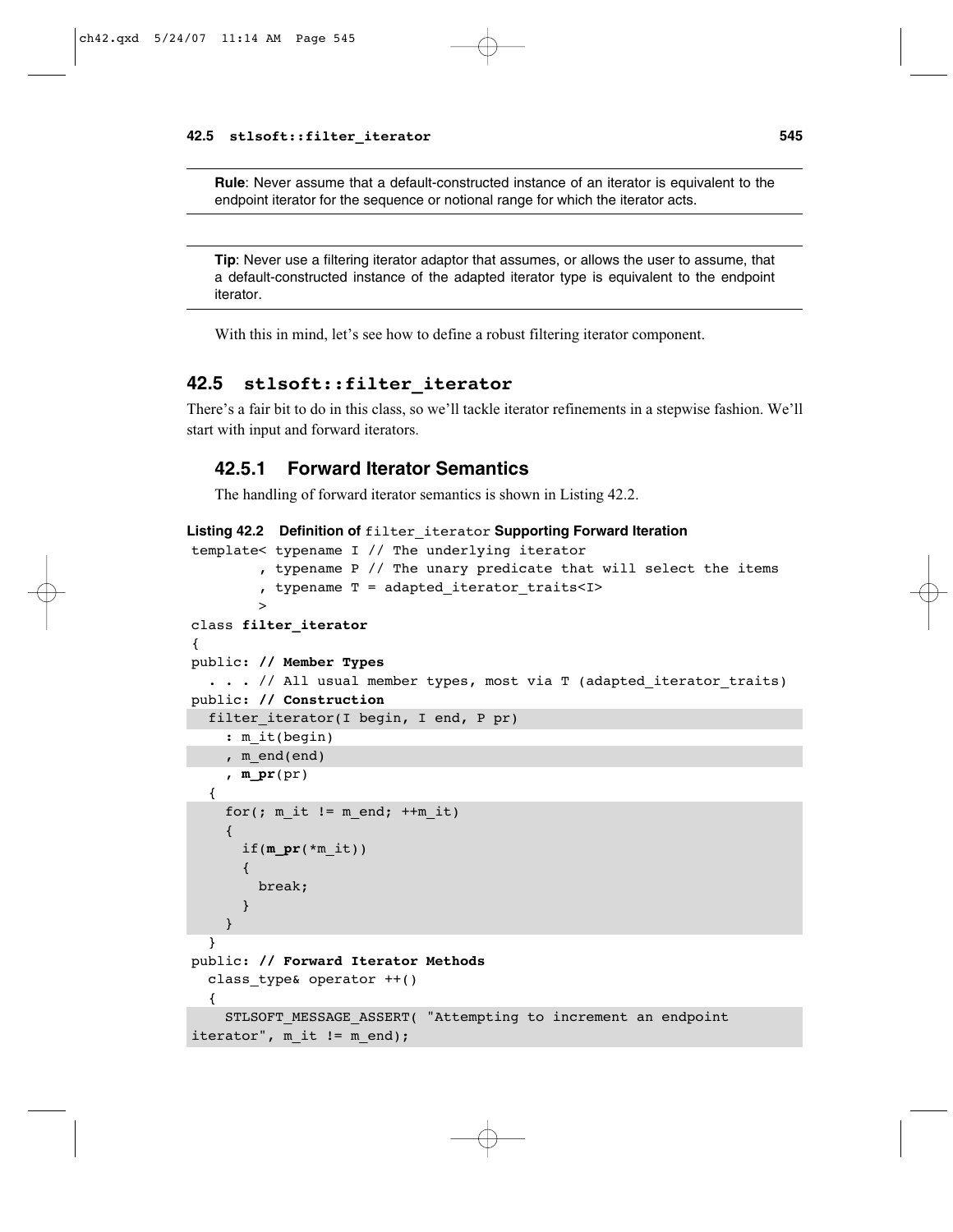```
for(++m it; m it != m end; ++m it)
    {
      if(m_pr(*m_it))
      {
        break;
      }
    }
    return *this;
  }
  class type& operator ++(int); // Canonical implementation
  effective_reference operator *()
  {
    return *m_it;
  }
  effective const reference operator *() const; // Same as operator *()
  effective_pointer operator ->()
  {
    enum { is iterator pointer type
                        = is pointer_type<base_iterator_type>::value };
    typedef typename
     value to yesno type<is iterator pointer type>::type yesno t;
    return invoke_member_selection_operator_(yesno_t());
  }
  effective const pointer operator ->() const; // Same as operator ->()
  . . .
private: // Member Variables
  I m_it;
  I m end;
  P m_pr;
};
```
All member types are defined in terms of those provided by adapted\_iterator\_traits (just as is the case with index\_iterator, described on the CD). The constructor takes the [begin, end) iterator pair defining the iterable range, followed by the predicate used for filtering. Note that the predicate comes last, as a reminder that defaulting the endpoint iterator is a crazy thing to attempt.

The constructor has to assume that the given base iterator instance specifying the start of the iterable range may not be one acceptable to the filter predicate and so tests it, possibly incrementing until finding one that is. Contrast this with the implementation of operator  $++($ ), which knows that the current iteration point is acceptable to the filter and increments before it starts the loop. This is because the user *must* have previously tested it against the known endpoint filtered instance. This follows the basic idiom in STL that an iterator is determined to be viable by testing its equality against one that is known to not be.

The necessity to move to an acceptable point in the iteration implies the curious relationship whereby different start point iterators evaluate, in their filtered form, to be the same. Consider the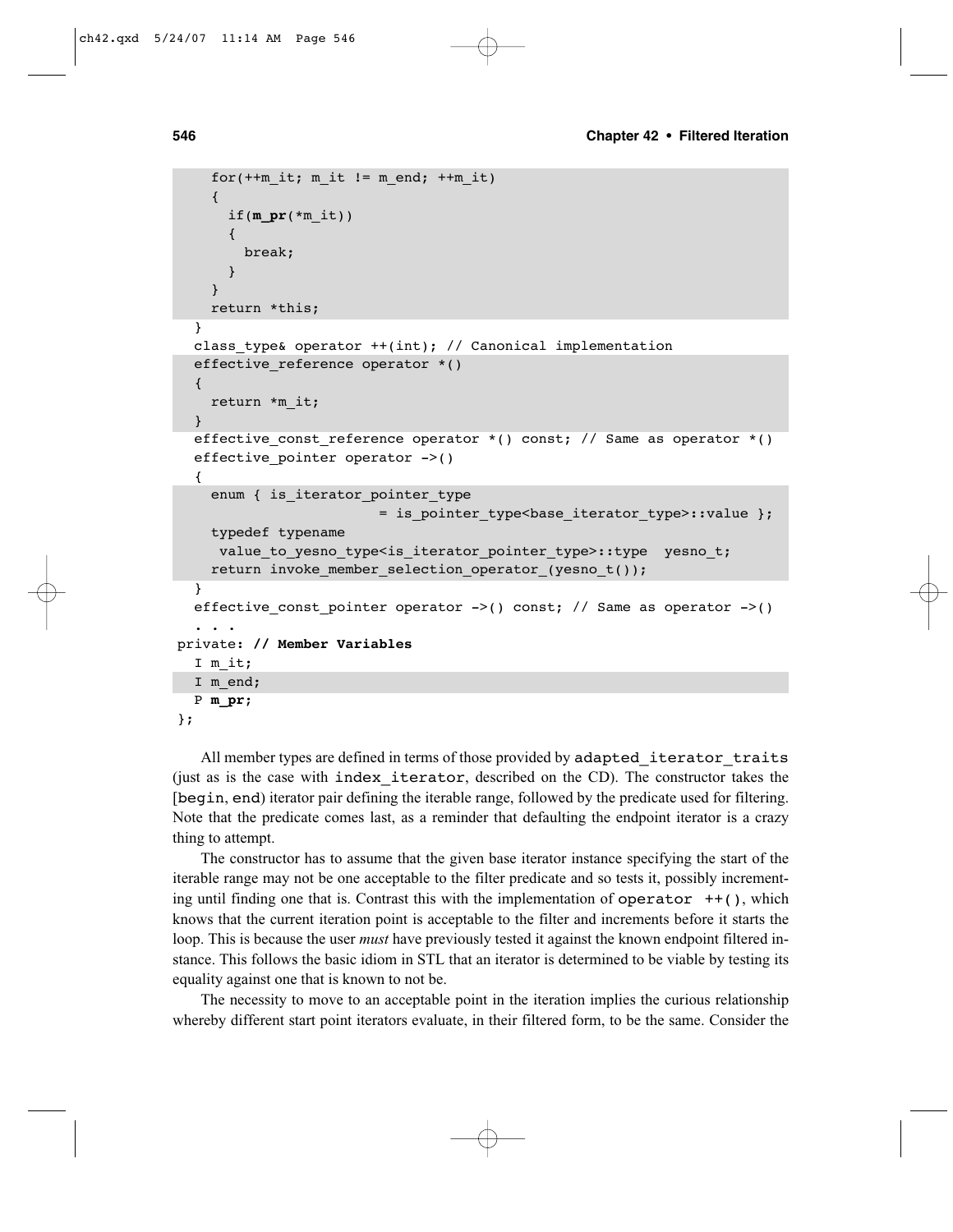sequence of integers  $0, 2, 4, 5, 6, 7, 8, 9$ . Using a filter, is odd, which selects odd numbers, there are several ways to specify equivalent iterators:

```
int ints[] = { 0, 2, 4, 5, 6, 7, 8, 9 };
stlsoft::filter(&ints[0], &ints[0] + 8, is_odd()); // Is equivalent to:
stlsoft::filter(&ints[1], &ints[0] + 8, is odd()); // this
stlsoft::filter(\&ints[2], \&ints[0] + 8, is\_odd()); // and this
stlsoft::filter(\&ints[3], \&ints[0] + 8, is\_odd()); // and this
```
Each of the iterators in that case actually refers to the element at index 3, whose value is 5, since that's the first one in the series that has an odd value.

The remainder of the implementation shown is entirely normal, given what we learned in Section 36.4.5 about handling the member selection operator. So far, so good.

## **42.5.2 Bidirectional Iterator Semantics**

I expect you're ahead of me here. Given the current member variables, we cannot implement bidirectional iterator semantics because we stand the same risk of stepping outside the iterable range as discussed in Section 42.2, only this time we would step out of the beginning rather than the end. The remedy in this case is to remember the starting point. Hence, we add another member variable of the base iterator type, m\_begin, and adjust the implementation of the constructor accordingly, as shown in Listing 42.3.

```
Listing 42.3 Member Variables Supporting Bidirectional Iteration
```

```
template <typename I, typename P, typename T>
class filter_iterator
{
  . . .
public: // Construction
  filter iterator(I begin, I end, P pr)
    : m_it(begin)
    , m_begin(begin)
    , m_end(end)
    , m_pr(pr)
  {
    . . .
  }
  . . .
private: // Member Variables
  I m_it;
  I m begin;
  I m end;
  P m_pr;
};
```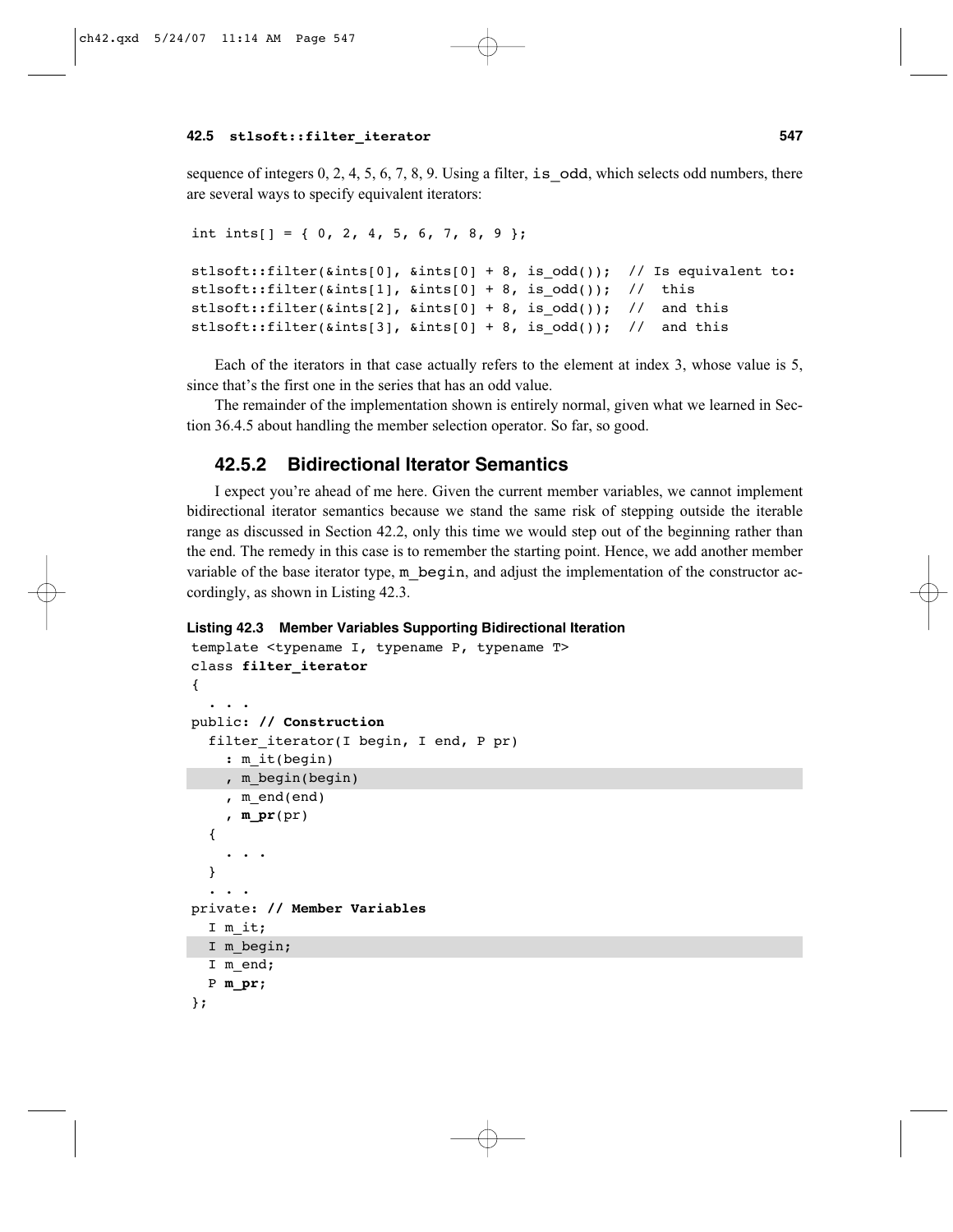Using this member, the implementation of the bidirectional iterator methods is surprisingly simple, as shown in Listing 42.4.

```
Listing 42.4 Predecrement Operators
```

```
. . .
public: // Bidirectional Iterator Methods
  class_type& operator --()
  {
    STLSOFT MESSAGE ASSERT( "Attempting to increment an endpoint
iterator", m_it != m_begin);
    for(--m_it; m_it != m_begin; --m_it)
    {
      if(m\_pr(*m it))
      {
        break;
      }
    }
    return *this;
  }
  class type& operator --(int); // Canonical implementation
  . . .
```
Now we can enumerate forwards as well as backwards:

```
template <typename I>
void fn(I from, I to)
{
  ++it;
  --it;
}
struct is_odd;
int ints[] = { 0, 1, 2, 3, 4, 5, 6, 7, 8, 9 };
fn(stlsoft::filter(&ints[0], &ints[0] + 8, is_odd())); // Well-formed
```
#### **42.5.3 Random Access Iterator Semantics**

This one is very simple. There's no reasonable way to implement random access iterator semantics in a filtering iterator, so we don't do it. The only conceivable way would be extremely expensive since each apparent random access operation would involve an element-by-element iteration to identify which elements match the predicate. Even if this weren't the case, I simply can't conceive of a scenario in which random access filtering is meaningful. I may be wrong, of course, in which case please write to me and disabuse me of my erroneous assumptions.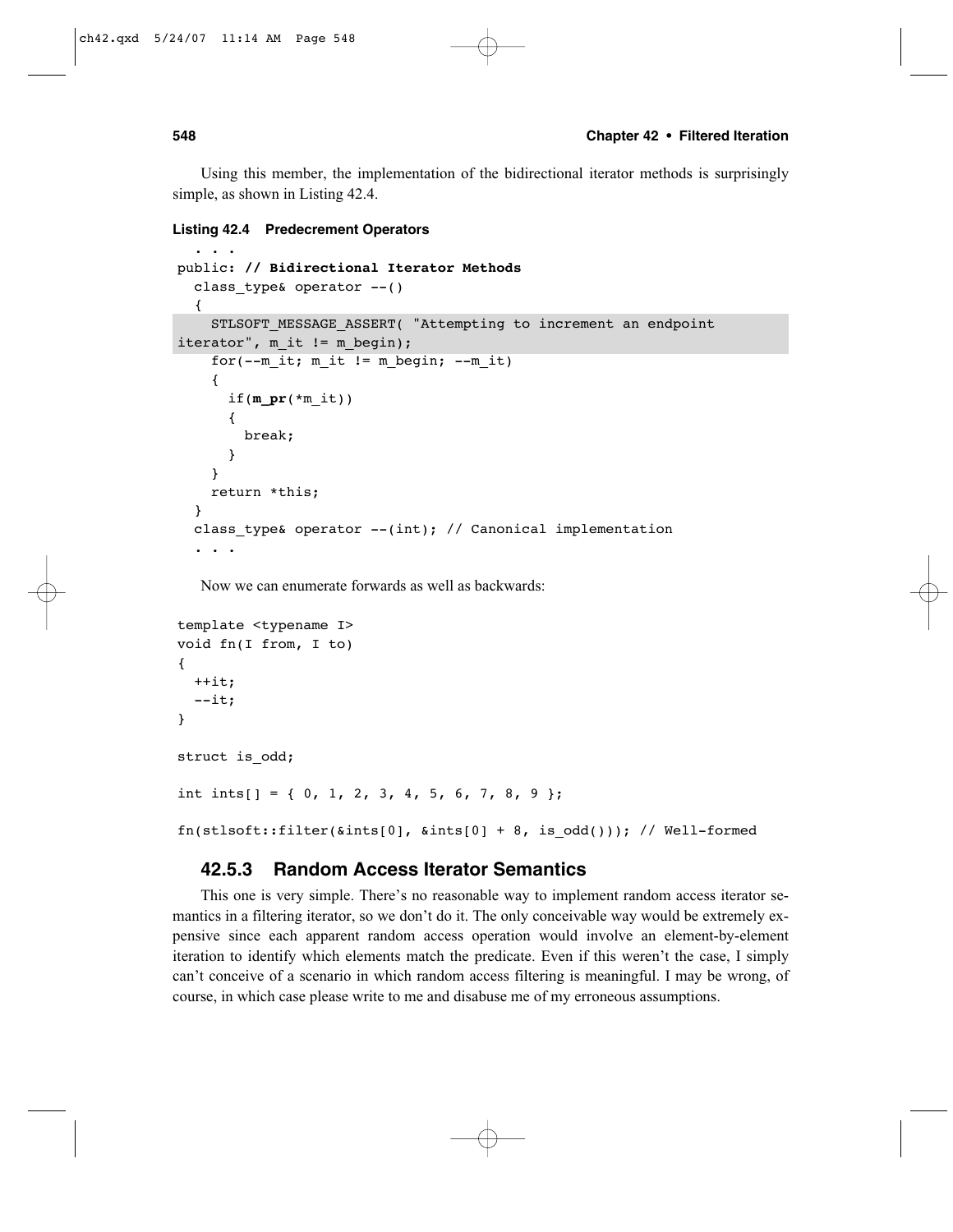**Recommendation**: Eschew support for random access (and higher) iterators in filtering iterators.

#### **42.6 Constraining the Iterator Category**

Given that we've chosen to eschew random access iterator semantics, we actually have a problem on our hands. If we adapt a random access iterator, the adapted form will think it's a random access iterator—the iterator category member type of the adapted type will be std: random access iterator tag—even though we've supplied it only with bidirectional iterator semantics. This is a problem. As soon as we try to pass this off to an algorithm that has a specialized form for handling random access iterators, things are going to get ugly. What you tend to see in this case is an enormous list of error messages, and ensconced within, if you're lucky enough to spot it, will be some mention of a missing operator  $-()$ , or operator  $+()$ , or some other operation specific to random access iterators.

You might wonder why we've not come across this with the other adaptors. Well, transform\_iterator (Chapter 36), member\_selector\_iterator (Chapter 38), and index iterator (extra chapter on the CD) are all able to exhibit the iterator category of their base type; filter iterator, by its very nature, cannot.

Thus, the final act of cunning is to use the min iterator category template and its 16 full specializations, each of which corresponds to a permutation of two standard iterator categories. The primary template and several of the specializations are shown in Listing 42.5. In each permutation, the member type iterator\_category is defined as the lesser refinement of the two specializing types.

```
Listing 42.5 Primary Template and Some Specializations of min iterator category
template< typename C1 // First category
```

```
, typename C2 // Second category
        >
struct min_iterator_category;
template <>
struct min_iterator_category< std::input_iterator_tag
                             , std::input_iterator_tag
                             >
{
  typedef std:: input iterator tag iterator category;
};
template <>
struct min iterator category< std::forward iterator tag
                             , std::input_iterator_tag
                             >
{
  typedef std::input_iterator_tag iterator_category;
};
. . .
```